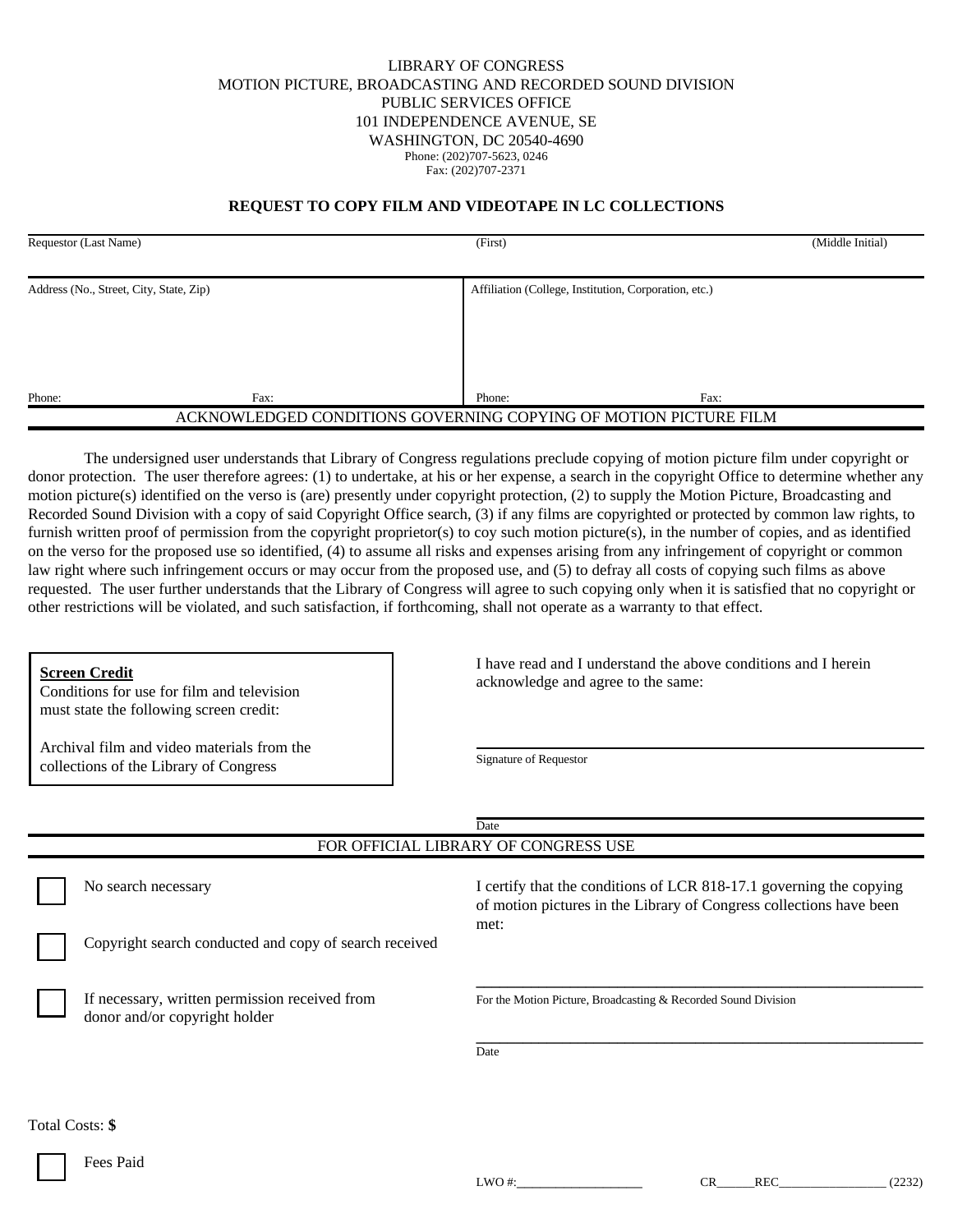| ORDER INFORMATION                                                                                                                                                                          |                                                           |                   |           |                      |
|--------------------------------------------------------------------------------------------------------------------------------------------------------------------------------------------|-----------------------------------------------------------|-------------------|-----------|----------------------|
| TITLE OF FILM OR VIDEO (Company, Date)                                                                                                                                                     | $Film\$<br>Footage                                        | Video\<br>Minutes | LC Number | Donor/(c) Status     |
|                                                                                                                                                                                            |                                                           |                   |           |                      |
|                                                                                                                                                                                            |                                                           |                   |           |                      |
|                                                                                                                                                                                            |                                                           |                   |           |                      |
|                                                                                                                                                                                            |                                                           |                   |           |                      |
|                                                                                                                                                                                            |                                                           |                   |           |                      |
|                                                                                                                                                                                            |                                                           |                   |           |                      |
|                                                                                                                                                                                            |                                                           |                   |           |                      |
|                                                                                                                                                                                            |                                                           |                   |           |                      |
|                                                                                                                                                                                            |                                                           |                   |           |                      |
|                                                                                                                                                                                            |                                                           |                   |           |                      |
|                                                                                                                                                                                            |                                                           |                   |           |                      |
|                                                                                                                                                                                            |                                                           |                   |           |                      |
|                                                                                                                                                                                            |                                                           |                   |           |                      |
|                                                                                                                                                                                            |                                                           |                   |           |                      |
|                                                                                                                                                                                            |                                                           |                   |           |                      |
| Plus Leader                                                                                                                                                                                |                                                           |                   |           |                      |
| <b>Total Footage/Minutes</b>                                                                                                                                                               |                                                           |                   |           |                      |
| Comments:                                                                                                                                                                                  |                                                           |                   |           |                      |
|                                                                                                                                                                                            |                                                           |                   |           |                      |
|                                                                                                                                                                                            |                                                           |                   |           |                      |
| Type of Copies Desired: (Give Specific Technical Instructions)                                                                                                                             |                                                           |                   |           |                      |
| <b>VIDEO-TO-VIDEO TRANSFER:</b>                                                                                                                                                            |                                                           |                   |           |                      |
| Note: All video-to-video transfers will be NTSC, colorburst, non-visible non-drop frame time code unless otherwise specified.                                                              |                                                           |                   |           |                      |
|                                                                                                                                                                                            |                                                           |                   |           |                      |
|                                                                                                                                                                                            |                                                           |                   |           |                      |
|                                                                                                                                                                                            |                                                           |                   |           |                      |
| <b>Special Shipping Instructions</b>                                                                                                                                                       | Mailing Address: (FedEx and UPS require a street address) |                   |           |                      |
| Courier Company:                                                                                                                                                                           |                                                           |                   |           |                      |
| Account Number:                                                                                                                                                                            |                                                           |                   |           |                      |
| Type of Service:                                                                                                                                                                           |                                                           |                   |           |                      |
| PREPAYMENT REQUIRED Please sign, date and return form with payment. Check or Money Order                                                                                                   |                                                           |                   |           | <b>Total Amount:</b> |
| should be made payable to Library of Congress, M/B/RS Division. Foreign Orders require payment in U.S.<br>currency drawn from a U.S. bank or an International Money Order in U.S. dollars. |                                                           |                   |           | \$                   |

currency drawn from a U.S. bank or an International Money Order in U.S. dollars.